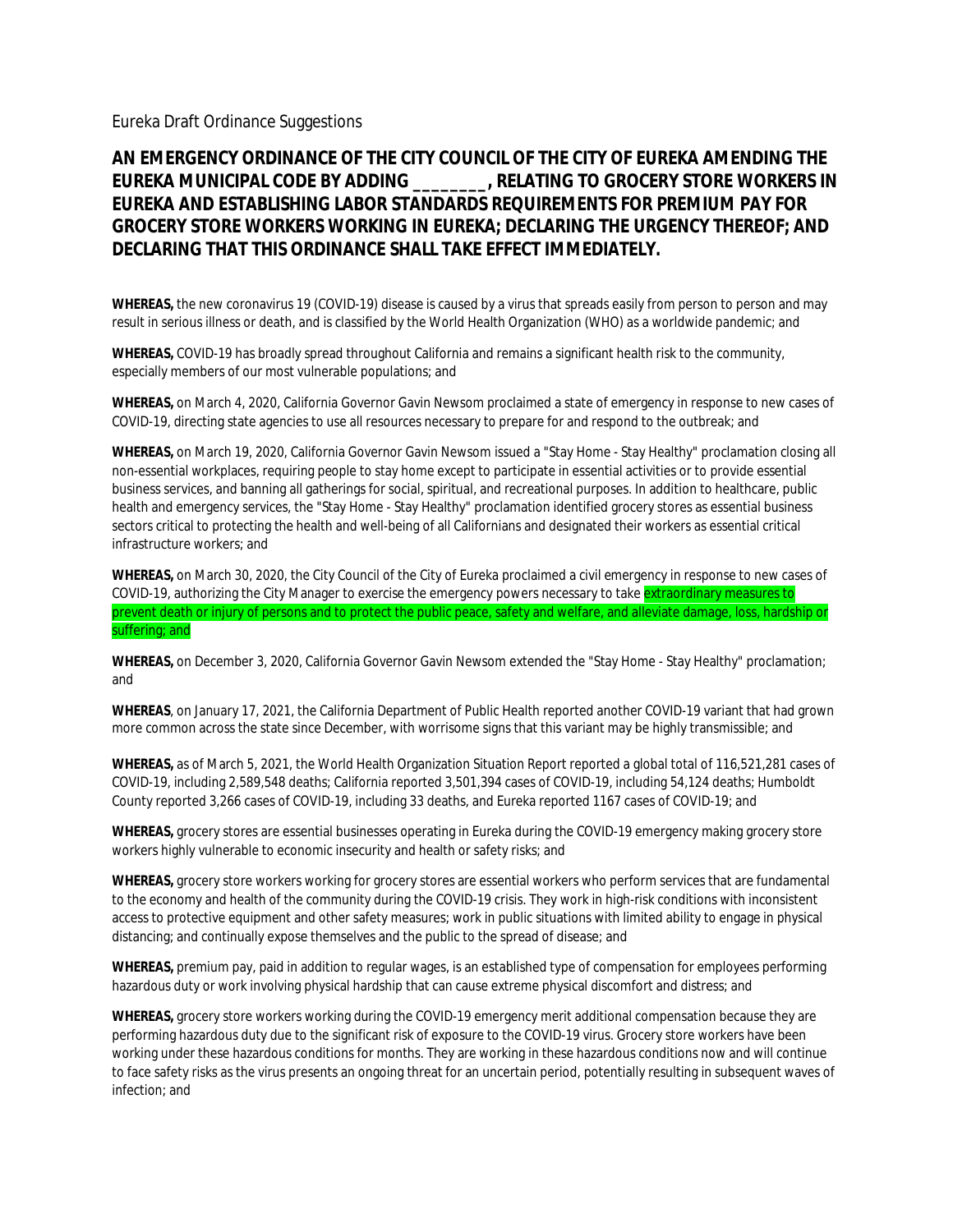**WHEREAS,** the availability of grocery store stores is fundamental to the health of the community and is made possible during the COVID-19 emergency because grocery store workers are on the frontlines of this devastating pandemic supporting public health, safety, and welfare by working in hazardous situations; and

**WHEREAS,** establishing an immediate requirement for grocery stores to provide premium pay to grocery store workers protects public health, supports stable incomes, and promotes job retention by ensuring that grocery store workers are compensated for the substantial risks, efforts, and expenses they are undertaking to provide essential services in a safe and reliable manner during the COVID-19 emergency; and

**NOW, THEREFORE, THE CITY COUNCIL OF THE CITY OF EUREKA DOES ORDAIN AS FOLLOWS:**

**Section 1.** The Eureka Municipal Code is amended by adding Chapter \_\_\_\_\_\_\_\_\_ to read as follows:

**CHAPTER \_\_\_\_\_\_\_\_\_\_ PREMIUM PAY FOR GROCERY STORE WORKERS**

**\_\_\_\_\_\_\_\_\_Purpose.**

As a result of the COVID-19 pandemic and the "Stay at Home" order issued by California Governor Gavin Newsom, this Ordinance aims to protect and promote the public health, safety, and welfare during the new coronavirus 19 (COVID-19) emergency by requiring grocery store stores to provide premium pay for grocery store workers performing work in Eureka. Requiring grocery stores to provide premium pay to grocery store workers compensates grocery store workers for the risks of working during a pandemic. Grocery store workers face magnified risks of catching or spreading the COVID-19 disease because the nature of their work involves close contact with the public, including members of the public who are not showing symptoms of COVID-19 but who can spread the disease. The provision of premium pay better ensures the retention of these essential workers who are on the frontlines of this pandemic providing essential services and who are needed throughout the duration of the COVID-19 emergency. As such, they are deserving of fair and equitable compensation for their work.

**\_\_\_\_\_\_\_\_\_ Short title.**

This ordinance shall constitute the "Premium Pay for Grocery Store Workers Ordinance" and may be cited as such.

**\_\_\_\_\_\_\_\_\_\_\_\_ Definitions.** For purposes of this Ordinance:

"Adverse action" means reducing the compensation to a grocery store worker, garnishing gratuities, temporarily or permanently denying or limiting access to work, incentives, or bonuses, offering less desirable work, demoting, terminating, deactivating, putting a grocery store worker on hold status, failing to rehire after a seasonal interruption of work, threatening, penalizing, retaliating, or otherwise discriminating against a covered grocery store worker for any reason prohibited by Sections  $\overline{\phantom{a}}$  or  $\overline{\phantom{a}}$ 

"Adverse action" also encompasses any action by the hiring entity or a person acting on the hiring entity's behalf that would dissuade a grocery store worker from exercising any right afforded by this ordinance.

"Aggrieved party" means a grocery store worker or other person who suffers tangible or intangible harm due to a hiring entity or other person's violation of this ordinance.

"City" means the City of Eureka.

"Covered grocery store worker" means a grocery store worker employed directly by a hiring entity who is entitled to premium pay pursuant to this Ordinance.

"Grocery worker" means a worker employed directly by a hiring entity at a grocery store. Grocery worker does not include managers, supervisors or confidential employees.

"Grocery store" means a retail store that is located within the geographic limits of the City, and that sells primarily household foodstuffs for offsite consumption, including the sale of fresh produce, meats, poultry, fish, deli products, dairy products, canned foods, dry foods, beverages, baked foods, or prepared foods. Other household supplies or other products shall be secondary to the primary purpose of food sales. For the purposes of this ordinance, "Grocery Store" also means a retail store of any kind located within the geographic limits of the City that devotes 15% or more of its interior space to the sale of household foodstuffs for offsite consumption, including the sale of fresh produce, meats, poultry, fish, deli products, dairy products, canned foods, dry foods, beverages, baked foods, or prepared foods.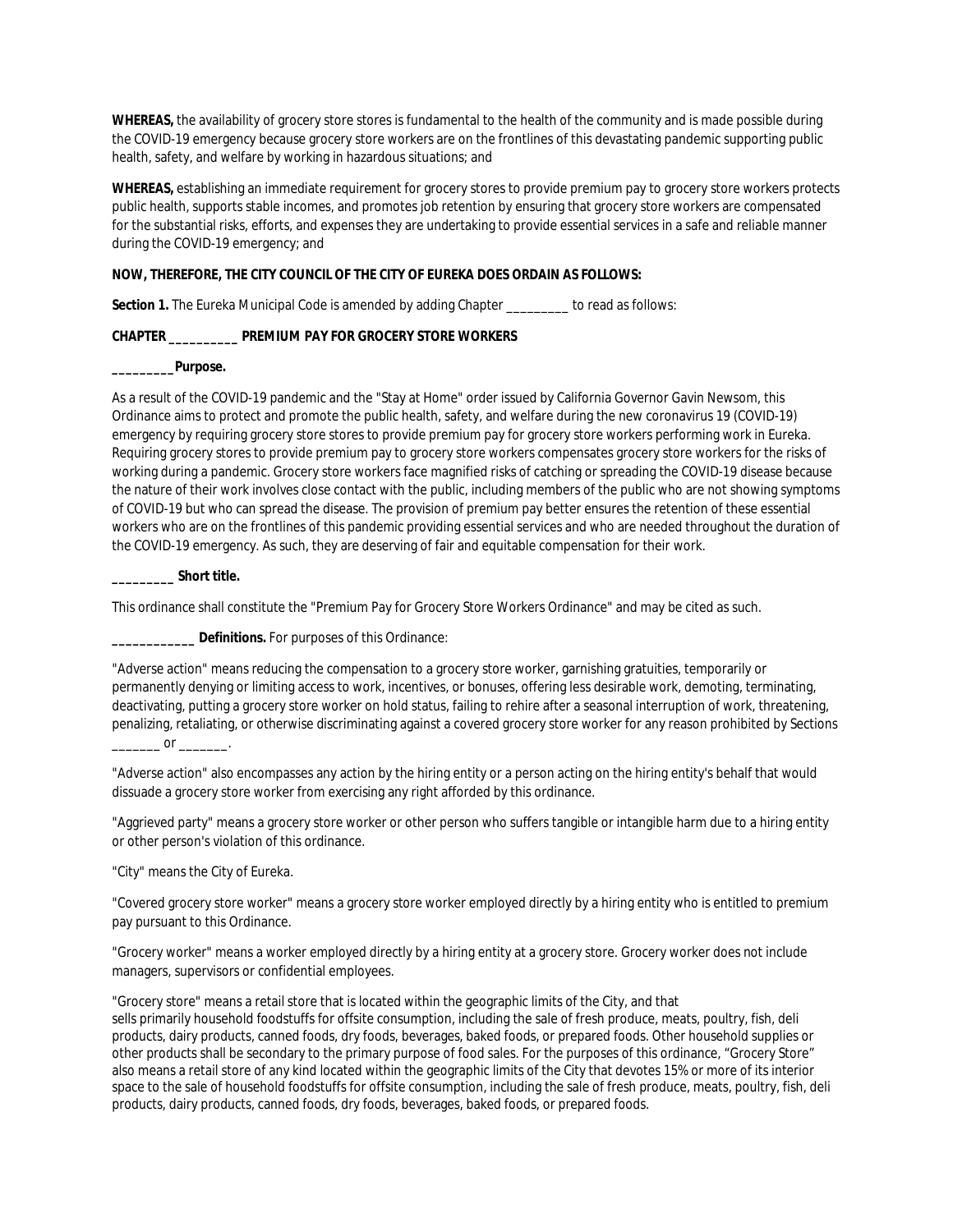"Hiring entity" means a grocery store that employs over five hundred (500) grocery store workers nationally and employs more than fifteen (15) employees per grocery store in the City of Eureka, or employs over twenty-five (25) but less than five hundred (500) grocery store workers in the City of Eureka.

"Premium pay" means additional compensation owed to a grocery store worker that is separate from hiring entity payments for providing services, bonuses, and commissions, as well as tips earned from customers.

"Respondent" means a grocery store, parent company or any person who is alleged or found to have committed a violation of this Ordinance.

**\_\_\_\_\_\_\_\_\_ Grocery store worker coverage.**

For the purposes of this Ordinance, covered grocery store workers are limited to those who perform work for a hiring entity where the work is performed in the City of Eureka.

**\_\_\_\_\_\_\_\_\_\_\_ Hiring entity coverage.**

A. For purposes of this Ordinance, hiring entities are limited to those who employ five hundred (500) or more grocery store workers nationally and employ more than fifteen (15) employees per grocery store in the City of Eureka, or employs over twenty-five (25) but less than five hundred (500) grocery store workers in the City of Eureka.

B. To determine the number of grocery store workers employed for the current calendar year:

1. The calculation is based upon the average number per calendar week of grocery store workers who worked for compensation during the preceding calendar year for any and all weeks during which at least one (1) grocery store worker worked for compensation. For hiring entities that did not have any grocery store workers during the preceding calendar year, the number of grocery store workers employed for the current calendar year is calculated based upon the average number per calendar week of grocery store workers who worked for compensation during the first ninety (90) calendar days of the current year in which the hiring entity engaged in business.

2. All grocery store workers who worked for compensation shall be counted, including but not limited to:

a. Grocery store workers who are not covered by this Ordinance; and

b. Grocery store workers who worked in Eureka.

**\_\_\_\_\_\_\_\_\_ Premium pay requirement.**

A. Hiring entities shall provide each grocery store worker with premium pay consisting of an additional Four and 00/100 Dollars (\$4.00) per hour for each hour worked if over five hundred (500) grocery store workers nationally and more than fifteen (15) employees per grocery store in the City of Eureka., or Three and 00/100 Dollars (\$3.00) pre hour for each hour worked if over twenty-five (25) but less than five hundred (500) grocery store workers in the City of Eureka.

B. Hiring entities shall provide the pay required by Subsection \_\_\_\_\_\_\_\_ (A) for a minimum of ninety (90) days from the effective date of this Ordinance.

C. Unless extended by City Council, this ordinance shall expire in ninety (90) days.

**\_\_\_\_\_\_\_\_ Grocery or drug store worker and consumer protections.**

A. No hiring entity shall, as a result of this Ordinance going into effect, take any of the following actions:

1. Reduce a grocery worker's compensation;

2. Limit a grocery store worker's earning capacity.

C. It shall be a violation if this Ordinance is a motivating factor in a hiring entity's decision to take any of the actions in Subsection \_\_\_\_\_\_\_\_\_\_ unless the hiring entity can prove that its decision to take the action(s) would have happened in the absence of this Ordinance going into effect.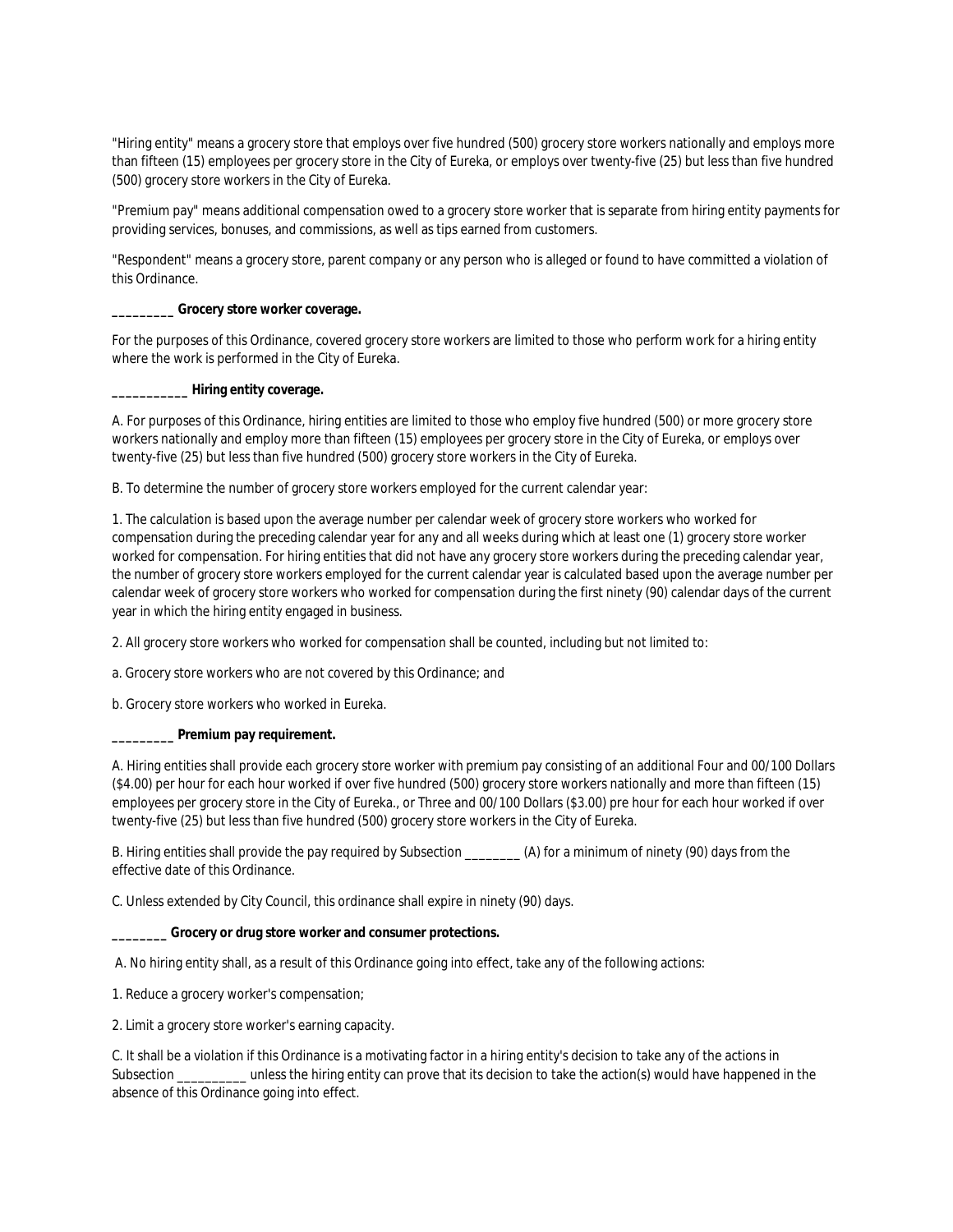**\_\_\_\_\_\_\_\_\_\_\_ Notice of rights.**

A. Hiring entities shall provide covered grocery store workers with a written notice of rights established by this ordinance. The notice of rights shall be in a form and manner sufficient to inform grocery store workers of their rights under this ordinance. The notice of rights shall provide information on:

1. The right to premium pay guaranteed by this Ordinance;

2. The right to be protected from retaliation for exercising in good faith the rights protected by this ordinance; and

3. The right to bring a civil action for a violation of the requirements of this Ordinance, including a hiring entity's denial of premium pay as required by this Ordinance and a hiring entity or other person's retaliation against a covered grocery store worker or other person for asserting the right to premium pay or otherwise engaging in an activity protected by this Ordinance.

B. Hiring entities shall provide the notice of rights required by posting a written notice of rights in a location of the grocery utilized by employees for breaks, and in an electronic format that is readily accessible to the grocery store workers. The notice of rights shall be made available to the grocery store workers via smartphone application or an online web portal, in English and any language that the hiring entity knows or has reason to know is the primary language of the grocery store worker(s).

**\_\_\_\_\_\_\_\_\_ Hiring entity records.**

A. Hiring entities shall retain records that document compliance with this Ordinance for covered grocery store workers.

B. Hiring entities shall retain the records required by Subsection \_\_\_\_\_\_\_\_ for a period of two (2) years.

C. If a hiring entity fails to retain adequate records required under Subsection \_\_\_\_\_\_\_, there shall be a presumption, rebuttable by clear and convincing evidence, that the hiring entity violated this Ordinance for each covered grocery store worker for whom records were not retained.

**\_\_\_\_\_\_\_\_\_\_ Retaliation prohibited.**

No hiring entity employing a grocery store worker shall discharge, reduce in compensation, or otherwise discriminate against any grocery store worker for opposing any practice proscribed by this Ordinance, for participating in proceedings related to this Ordinance, for seeking to exercise their rights under this Ordinance by any lawful means, or for otherwise asserting rights under this Ordinance.

**\_\_\_\_\_\_\_\_ Violation.**

The failure of any respondent to comply with any requirement imposed on the respondent under this Ordinance is a violation.

**\_\_\_\_\_\_\_\_ Remedies.**

A. The payment of unpaid compensation, liquidated damages, civil penalties, penalties payable to aggrieved parties, fines, and interest provided under this Ordinance is cumulative and is not intended to be exclusive of any other available remedies, penalties, fines, and procedures. A respondent found to be in violation of this Ordinance for retaliation under Section shall be subject to any appropriate relief at law or equity including, but not limited to reinstatement of the aggrieved party, front pay in lieu of reinstatement with full payment of unpaid compensation plus interest in favor of the aggrieved party under the terms of this Ordinance, and liquidated damages in an additional amount of up to twice the unpaid compensation.

**\_\_\_\_\_\_\_\_\_\_ Private right of action.**

Any covered grocery store worker that suffers financial injury as a result of a violation of this Ordinance, or is the subject of prohibited retaliation under Section \_\_\_\_\_\_\_, may bring a civil action in a court of competent jurisdiction against the hiring entity or other person violating this Ordinance and, upon prevailing, may be awarded reasonable attorney fees and costs and such legal or equitable relief as may be appropriate to remedy the violation including, without limitation: the payment of any unpaid compensation plus interest due to the person and liquidated damages in an additional amount of up to twice the unpaid compensation; and a reasonable penalty payable to any aggrieved party if the aggrieved party was subject to prohibited retaliation.

**\_\_\_\_\_\_\_\_\_ Encouragement of more generous policies**.